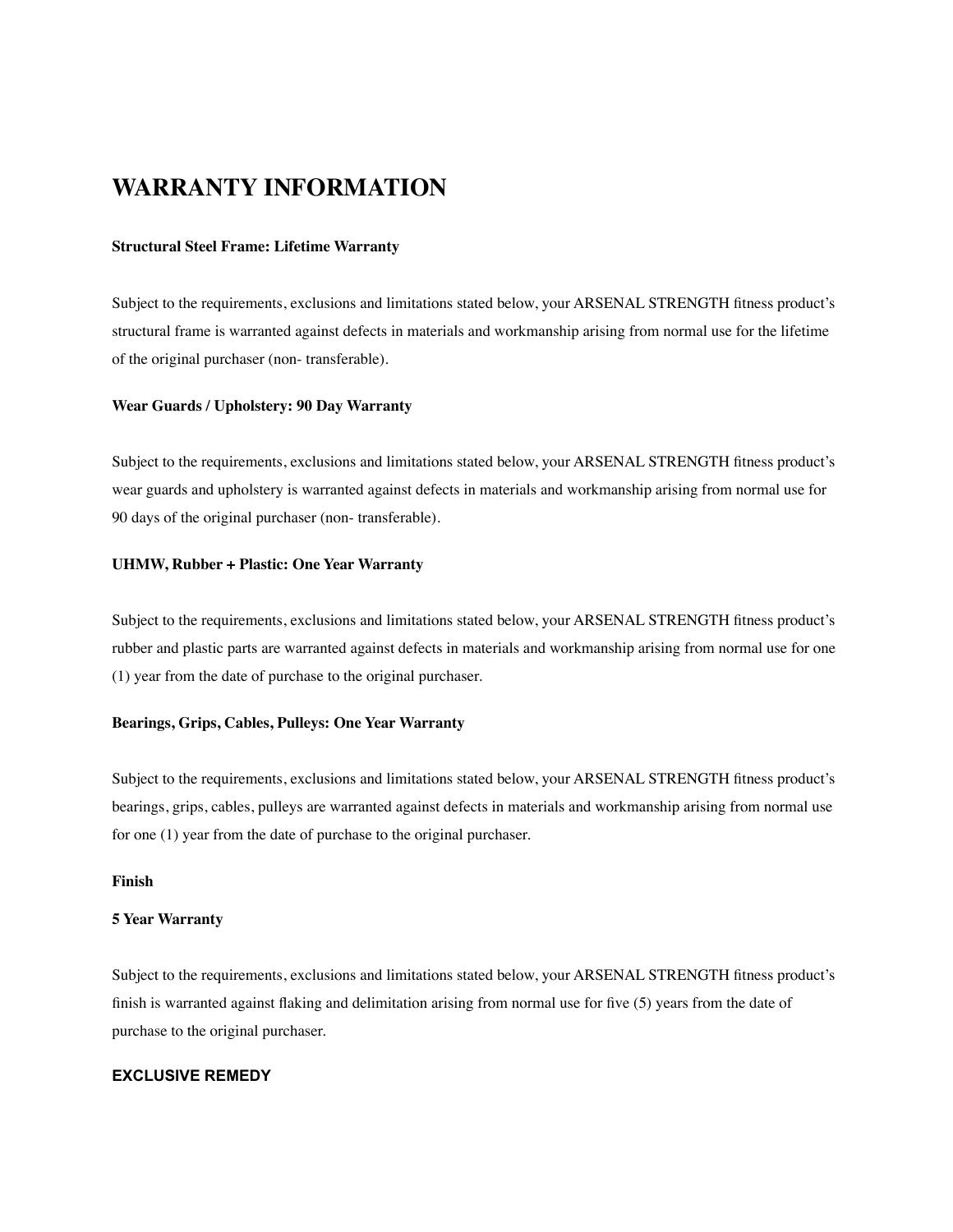Arsenal Strength's solution for any of the above warranties shall be the repair or replacement of defective parts, or the supply of labor to remedy any defect.

# **EXCLUSIONS AND LIMITATIONS**

Any sale of Arsenal Strength products by an unauthorized source or by any other manner not authorized by Arsenal Strength shall void the warranty on the applicable product(s).

Arsenal Strength factory warranty is only valid on products purchased and paid in full direct from Arsenal Strength.

- This warranty applies only to the original purchaser and is not transferable.
- Under no circumstances will Arsenal Strength be liable by virtue of this warranty or otherwise for damage to any person or property whatsoever for any special, indirect, incidental, secondary or consequential losses, damages, or expenses in connection with exercise products.
- This warranty is expressly limited to the repair or replacement of a defective component of Arsenal Strength manufacture. Repair or replacement will be at the discretion of Arsenal Strength, and is sold remedy of the warranty.
- Use of the equipment in any environment that is subject to excessive temperatures or moisture may void the warranty.
- This warranty does not cover normal wear and tear including, but not limited to: cables, belts, chains, wearguards, powder coat finishes, upholstery cuts or any other incidental damage as a result of regular use and attrition.
- This warranty does not cover damage that is not a result of a manufacturer defect, including improper assembly, inadequate maintenance, or installation of other parts or components not manufactured or supplied by Arsenal Strength
- This warranty does not cover damage or failure as a result of an accident, abuse, corrosion, use of the device other than its intended purpose, discoloration of paint or plastic, neglect, theft, vandalism, fire, flood, lightning, freezing or other natural disasters, collision, or unauthorized modifications.

# **Warranty is VOID if:**

- You purchase Arsenal Strength product(s) from an unauthorized dealer or reseller.
- You purchase used or pre-owned Arsenal Strength product(s) from a private party, facility or unauthorized source.